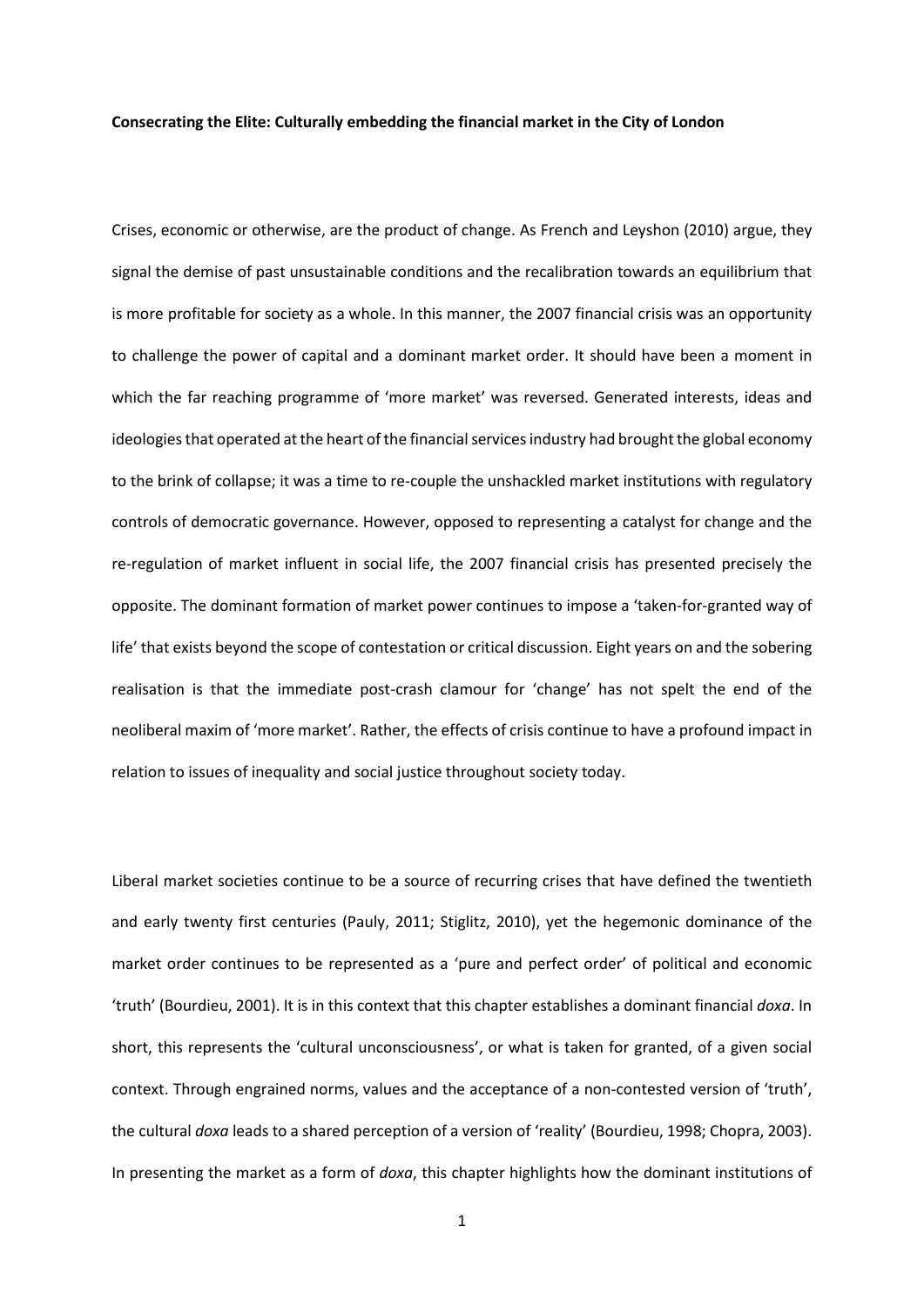political economy establish and perpetuate an embedded cultural 'respect' for the inherent logic of market competition. Rather than existing within some form of 'social essence', the market is viewed as a 'coherent idea' that must be 'realised' and 'sustained' both by the state as well as individual practice (Foucault, 2010). What emerges is a situated and relational version of reality that structures, and is structured by, the impressions on the mind, body and material environment to [re]produce a dominating set of positive (ennobling) or negative (stigmatising) cultural practices. For Bourdieu (1984), this legitimises cultural practice and imposes the norms and realities of the financial experience. Imposing specific forms of struggle, the deep structure of the field of finance and the dominance of the financial markets represents a tacit, fundamental and, crucially, enduring order of the social world. This is, as Swartz (1997) argues, much more powerful than the 'invisible hand' that structures action since it speaks to power relations and the competitive struggle for scarce resources.

Drawing on a three-tiered ethnographic approach, incorporating in-depth interviews, non-participant observation and photographic representation, this three-year study sought to access the individual experiences of City life. Within this, the focus was on establishing an overarching picture through which it is possible to explore a culturally embedded system of situated action and meaning making that produces practice, shapes meaning and constructs social structures. The research focused on gaining access to public sites of social interaction whilst purposively targeting front office economic actors, including traders, investment bankers, brokers and sales managers. This largely exploratory research process aimed to establish the broad cultural assumptions and practices of a culturally elite social group. Generating an 'atmosphere of place' to define the cultural activity within the City, the project targeted engrained social practices of day-to-day City life as well as exploring the material environment. Drawing on a range of ethnographic material from this study, this chapter is split into two parts. The first engages in detailed ethnographic field-notes, underpinned by an interpretivist philosophy, to present the topographical and material formation of the City of London. Specifically,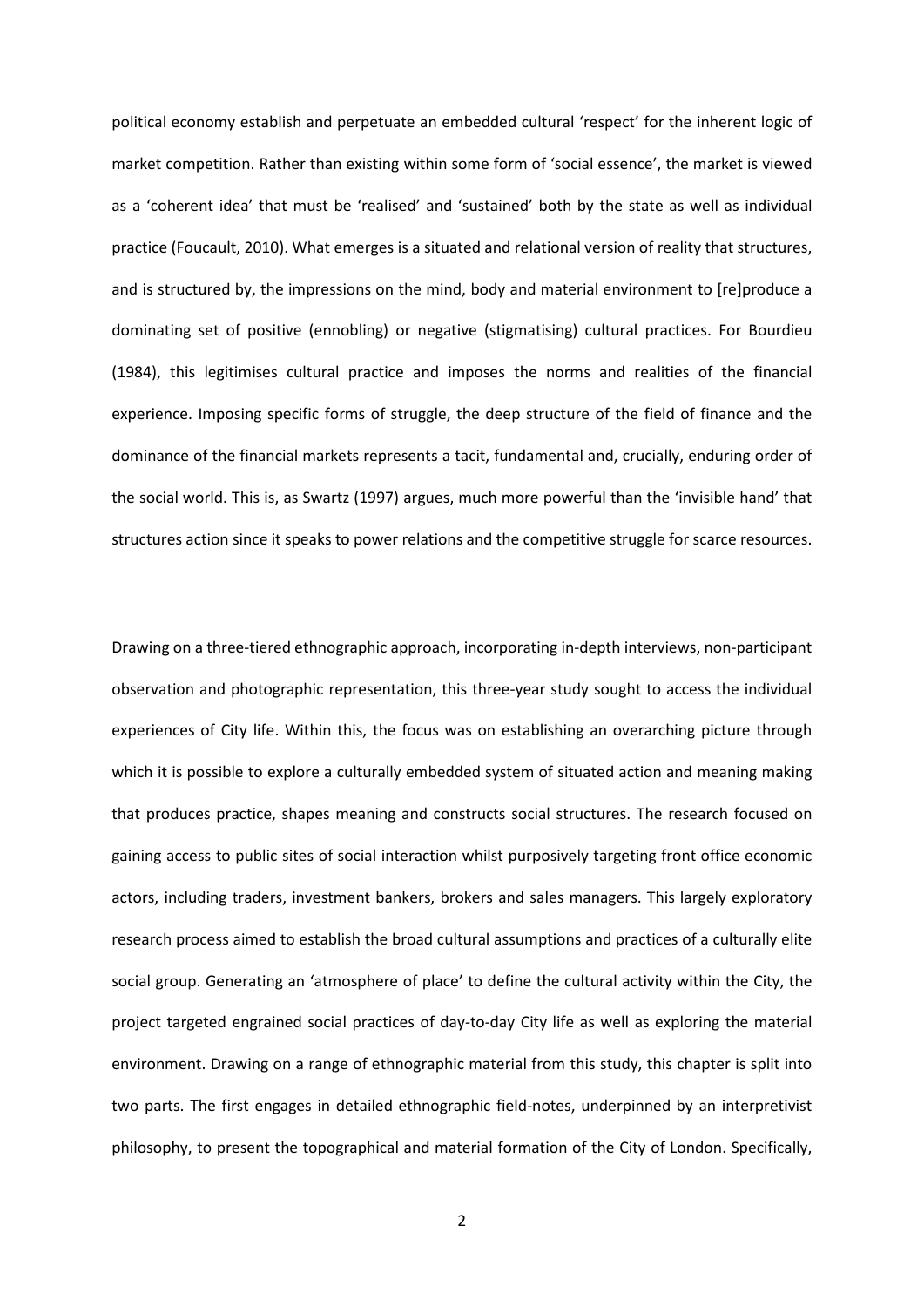the extraordinary wealth of market action is reproduced within the frame of the City to establish a dominant display of power and privilege. This relates to how the extraordinary wealth generated by the financial services industry is etched into the topographical landscape as a physical manifestation of market dominance. The second part draws on interview data to examine the way in which this institutional and material topography enshrines a distinct symbolic vision of success. Specifically, how competitive market actors seek to internalise the speed, intelligence and discipline of the 'perfect market' in order to strategically advance their own social disposition with the field of finance, reproducing the dominant perception of 'market reality'. Together, what emerges is a cultural market framework that is upheld by those who engage in its processes within the City as the dominant fulcrum of 'truth' and 'virtue'.

Organised around the material landscape of the City of London, strategic action is played out through a competitive struggle of resistance and domination. Here, normative predispositions and cultural inclinations impinge on the bodies and actions of individual agents, resulting in an acquired, individual disposition (Bourdieu, 1973). These processes form the cultural *habitus* that leads to an 'elective affinity' between agents, enforcing and reproducing an established set of normative cultural assumptions and practices (Bourdieu, 1984). Establishing a unity between the minds, bodies and the market, in the manner of Bourdieu (1996), a self-defined 'intellectual nobility' and 'structural elite' is established that upholds the integrity of the market system through their very thoughts and actions. Moreover, this union forms a "dialectic of consecration and recognition" (Bourdieu, 1977, p. 104) that both selects, and is selected by, a dominant social biography or individual disposition. The framework of the market and the individual become entwined as a cohesive whole, reproducing a durable set of expected values and demands, to engender a long-lasting socially and culturally determined collective of values and experiences.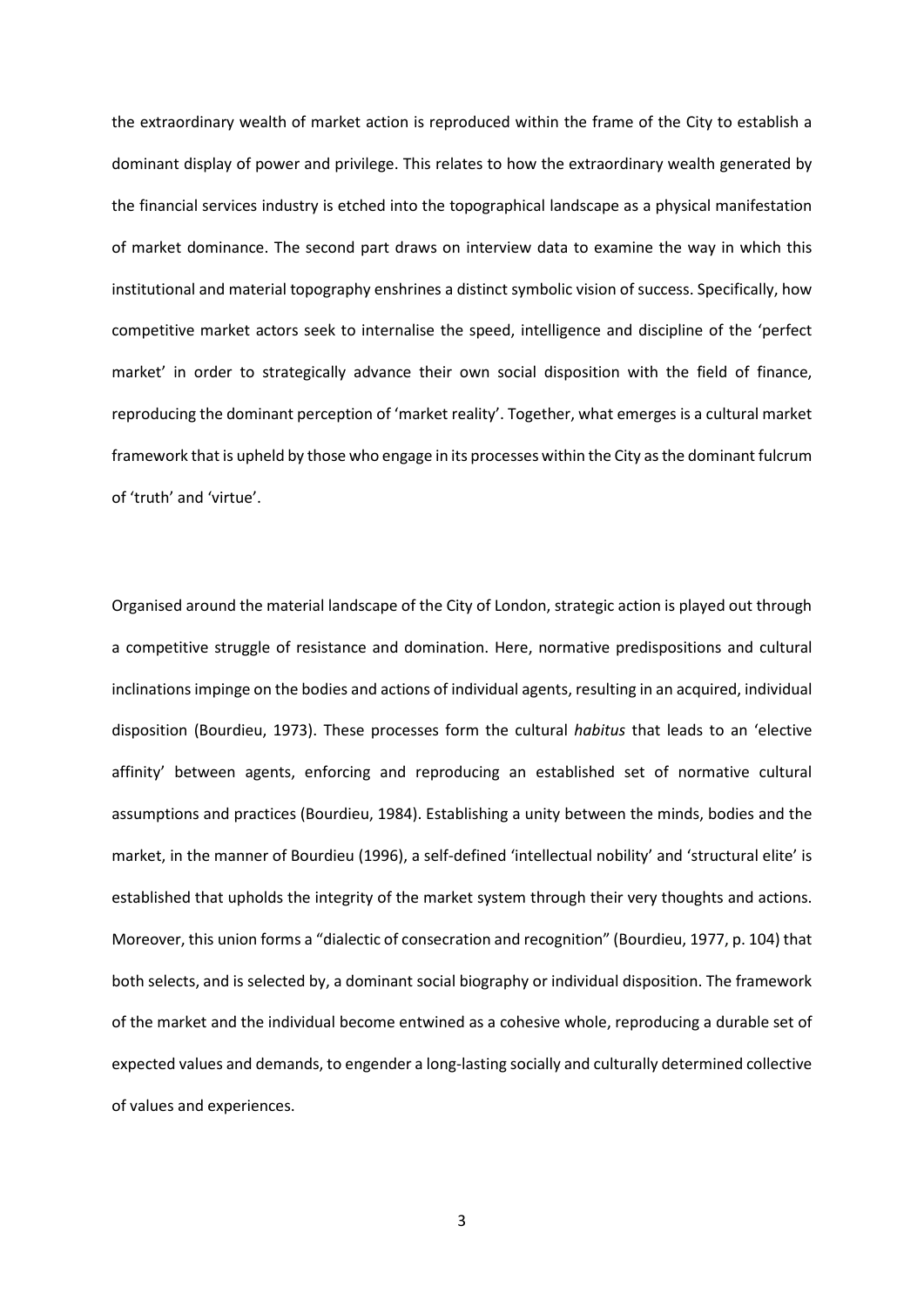### **The physical construction of an elite space**

To climb the stairs out of Bank tube station is to enter the elite space of financial activity that is the City of London. London's vibrancy and artfulness is instantly left behind, replaced by a world of suited finance workers, brinkmanship and a dominant landscape of market wealth. Opposite the exit to the tube station stands the neo-classical grandeur of the 1930s reconstruction of the Bank of England Building as well as the sixteenth century Royal Exchange building, the historic commercial centre to the City of London and now an exclusive shopping arcade. Up above, the new emerging wealth of the City is symbolically present in the burgeoning towers that stand tall, blocking sky. These constructions, eponymised by Norman Foster's'Gherkin' or Renzo Piano's 'Shard', serve to maintain the City's prominence and, in the case of the latter, mark the City's expansion beyond its traditional geographical boundary. This is a space of enormous wealth and its power is situated for all to see. Towering financial institutions. Tailored suits. Exclusive restaurants. Historical landmarks. This is a space which is made by and operates for the procurement of money. Against a backdrop of ever greater market abstraction and internationalisation in capital flows, the City represents a very human-scale, bounded setting in which the global financial system is rooted and enacted (Cetina & Bruegger, 2002; MacKenzie, 2009). Within this arena of competition and exchange, the abstractions of the market system become reduced, in a solid and tangible sense, to social, physical and material relations that are played out, in real time, within the institutions and public spaces of the City. At once, the elite dominance of the market mechanism that is so visibly pressed onto the City's topographical landscape becomes internalised in a system "durable, transposable disposition" (Bourdieu, 1990, p. 53). In other words, the very material formation of the City is internalised by the individual agents acting within its parameters to form a distinct and marketable *habitus*. Focusing on the material landscape of the City, in this manner, deepens a collective understanding of the financial market as an intergenerational statement of power, wealth and ubiquity.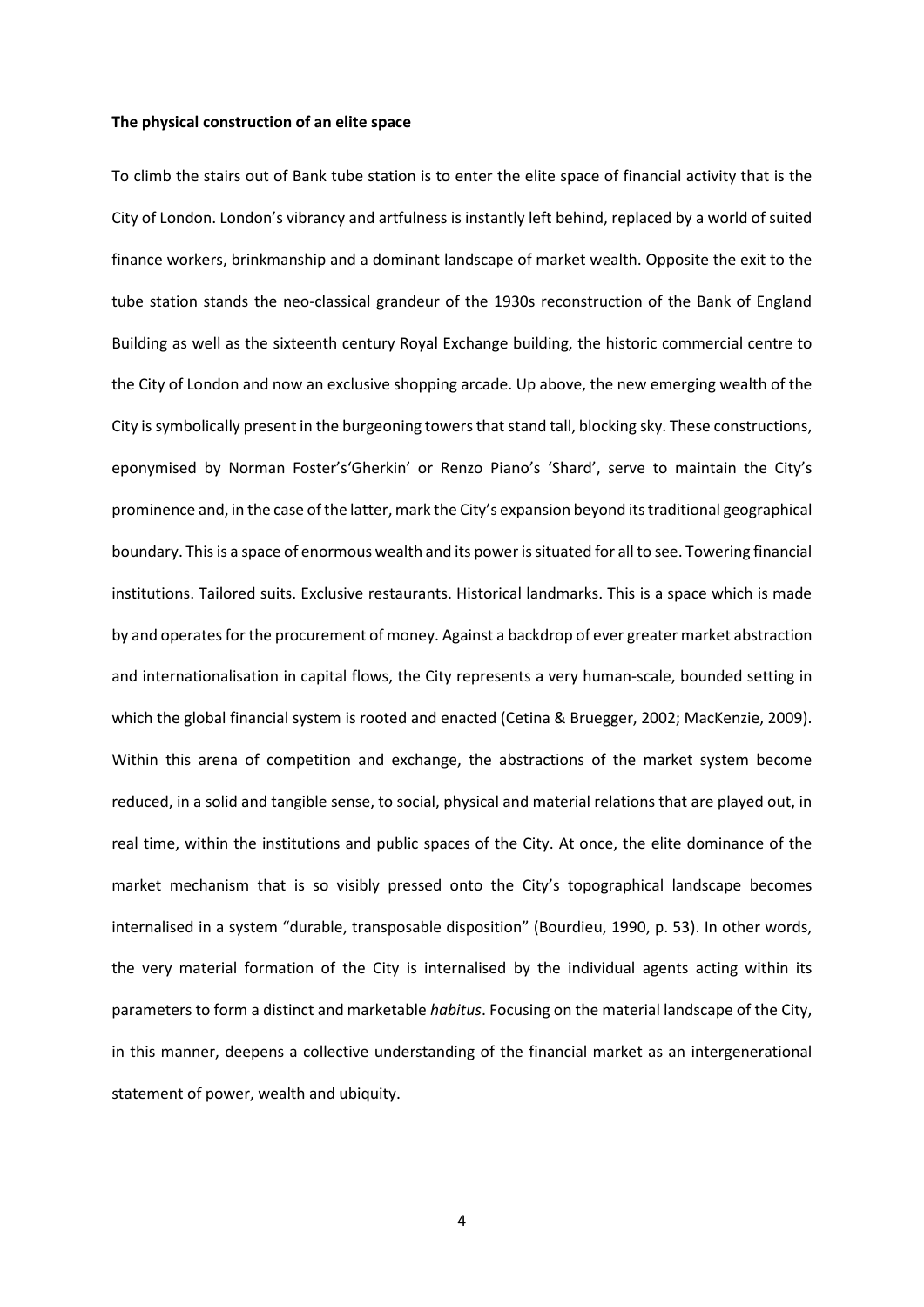Specifically, the City of London refers to the historical collection of financial service industries located within a 1.22 square mile that stretches from the Thames at Victoria Embankment, clockwise up through Fleet Street, the Barbican Centre, then to Liverpool Street in the north-east and back down to the Tower of London (Shaxson, 2011). Home to the UK's financial centre, the City is the largest concentration of banking and financial services industries within the UK (ONS, 2012). Along with its tributary, Canary Wharf, the City represents one of the most prominent and near unrivalled cultural and technological centres of market ideology in the world (Kynaston, 2002). In total, it is estimated that the City of London presides over \$1.9tr foreign exchange turnover each day, a figure which accounts for 37 per cent of the global capital flows (City of London, 2013). As a social site, the City explicitly carries within it relations of power to establish a cultural axis of inclusion and exclusion (Abu-Lughod, 1999; Sack, 1999; 1993). In other words, the material and cultural construction of the City of London provides the limits for possibility. Played out over time, this 'habit forming force' presses on the individual dispositions of market life to organise action, produce practices and construct social structures and worlds (Bourdieu, 1977a; 1984). The very architectural formation of the City is coming together of power, privilege and wealth. The entire topographical landscape is rich of symbolic wealth and the ubiquity of the market mechanism. Filtering down to the occupants who work with the speed and the flow of the market in these spaces, they become, in in Smithsimon's (2010) terms, embodied defenders of this market exclusivity.

The entire architectural and physical construction of the City is defined by the collective wealth and success that the financial services industry generates. The iconic buildings of finance dominate the landscape and stand as physical manifestations of the City's cultural and economic position of power at the heart of the global marketplace. Beneath these bourgeoning structures, their long shadows loom over a tightly knitted collection of lanes and alleys to create an overall enclosed and claustrophobic feeling. The symbolic tapestry of market success, framed by the vast steel and glass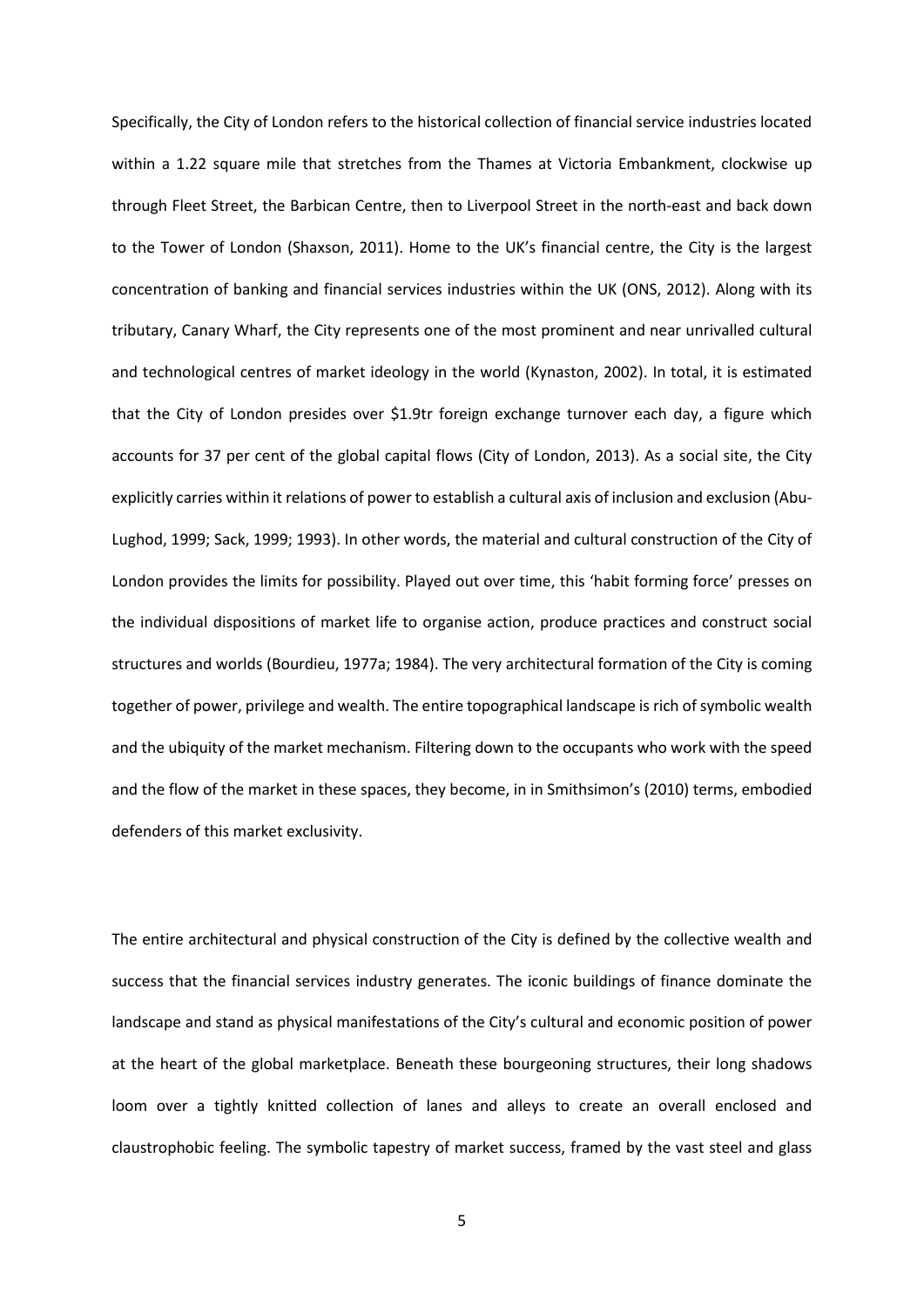structures, provides a coherent structure of 'oneness', 'wholeness' and 'greatness' to evoke images of Renaissance cathedrals as well as serve as a very physical reminder of the power and ubiquity of the market mechanism. Their very presence stands as a 'great reservoir of symbolic power' of the market mechanism. Much like the power of the church prior to the Enlightenment, they elicit a dominant and legitimate principle of vision, constructed around a fundamental 'truth' through which an axis of unity is constructed (Wacquant & Bourdieu, 1993). Rather than the axis of the Church asserting the 'truth' of God, 'truth' is now asserted through the axis of the market institution and the perpetual struggle for efficiency. In the manner of Sack (1999) and Therborn (2013), the symbolic layers of wealth and the material structure of the City is perpetually pressed and shaped to establish this common framework of market truth, justice and morality. As the material manifestation of financial market dominance, the importance of these physical constructions is a reminder that social reality exists not just within the minds of actors, but is also etched onto the material structure of society (Bourdieu, 1980). As individual actors seek to reflect their own dominant position within the field of financial action, a dominant hegemony of success is established that exists between the material and embodied spheres of influence. Coming to impinge on the body, the material organisation of space presents a dominant transmission of knowledge that, as Bourdieu and Passeron (1977) argue, defines success in terms of market engagement. In turn, this, establishing an axis of inclusion that consecrates success in terms of profits and symbolic market wealth, whilst excluding loses in the forms of losses and, ultimately, ejection from the market the market process.

For the City workers who pass through the streets on a daily basis, the scale and grandeur of these buildings are a reminder of who delivers and is responsible for this collective wealth and success. Producing a symbolic hegemony of success, the markers of wealth and power that dominate the landscape come to inform personal inscriptions of status, power and belonging. Impinging on the body, the wearing of designer suits, well-pressed shirts and slick accessories act as a transformative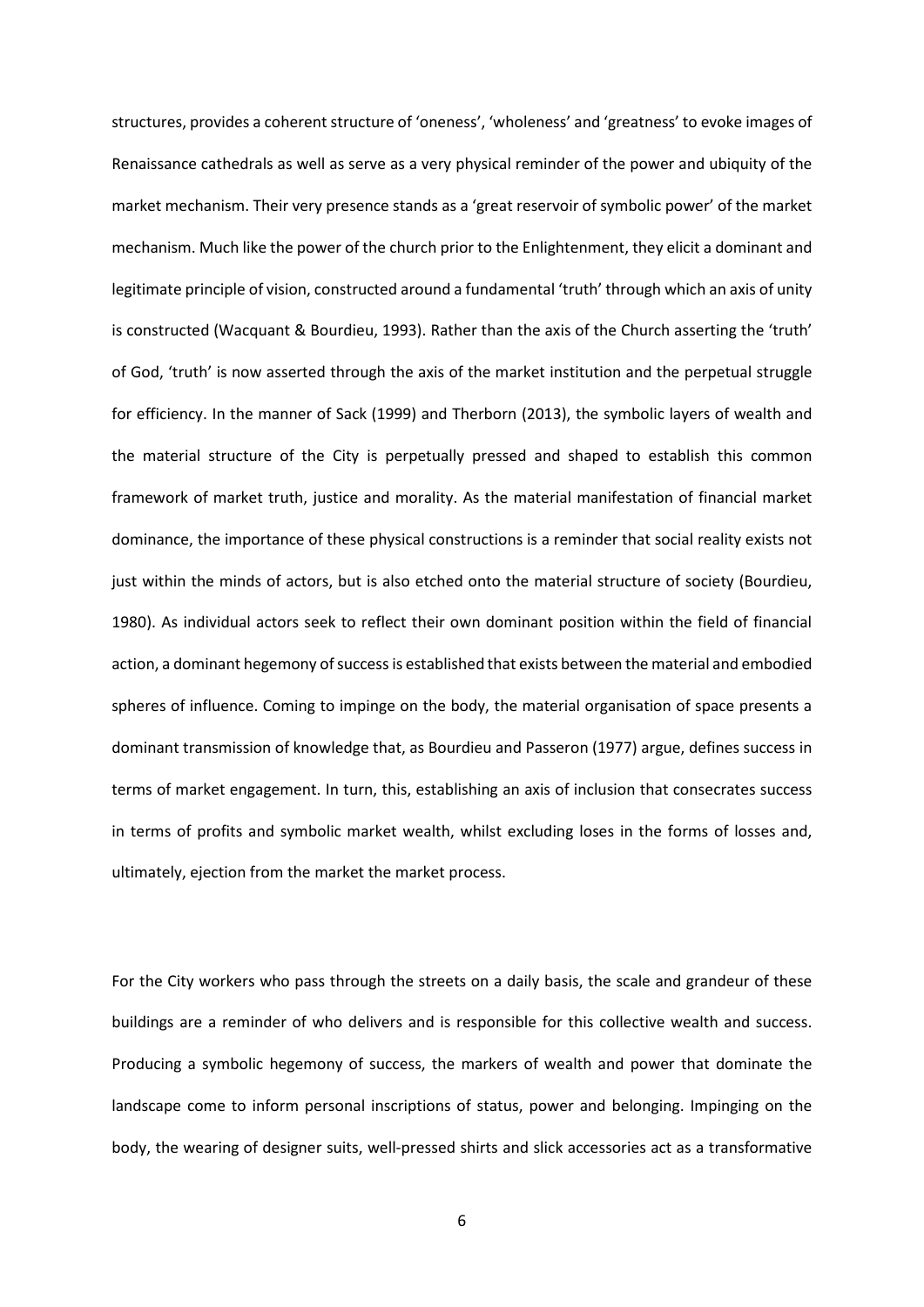rite of passage which is required to legitimately participate in the financial marketplace. As a personal inscription of the body, the material construction of the City enshrines a dominant and legitimising system of capital, organised around projections of power, authority and wealth. Deeply embedded within the physical construction of place exists specific territorial rules that govern the setting and offer constitutive understandings of meaning and practice (Sack, 1993).

These rules, played out over time, are how economic agents each engage with the multiple markets and are structured by the spatial relations and positions people and objects share in the field of finance. This intrinsic tempo of market action produces a legitimised body of knowledge that is implicitly held by all who engage it its processes to be 'true' and 'right'. As a manifestation of belonging and success (not to mention the counterpoint of failure), economic actors engage in a competitive struggle for domination or recognition by reproducing and upholding the sanctity of market action. The market, however, serves to reduce the complexities of social life to monetary gain and, in doing so, becomes its own dispositional logic. Positioned as the dominant structure, the formation of the market removes the costs of economic action from the social consciousness of economic agents, positioning itself as a structuring moral authority. As Thomas, the former CEO and current independent director explains while speaking of his own experiences in turning a struggling bank around:

'What was happening, particularly in some of the trading environments of banks, was that the reward mechanisms got out of control. It became crazy. You had these pot-headed guys running round and they were all focused on making money because that is what their incentives were, and they lost sight of the impact of what they were doing was … They just got out of control … you had these obscene scenarios where people were trading companies, asset stripping companies, making vast amount of money along the way and saying, 'That's alright, that is what I was targeted to do, make lots of money'. But look what they did?'

7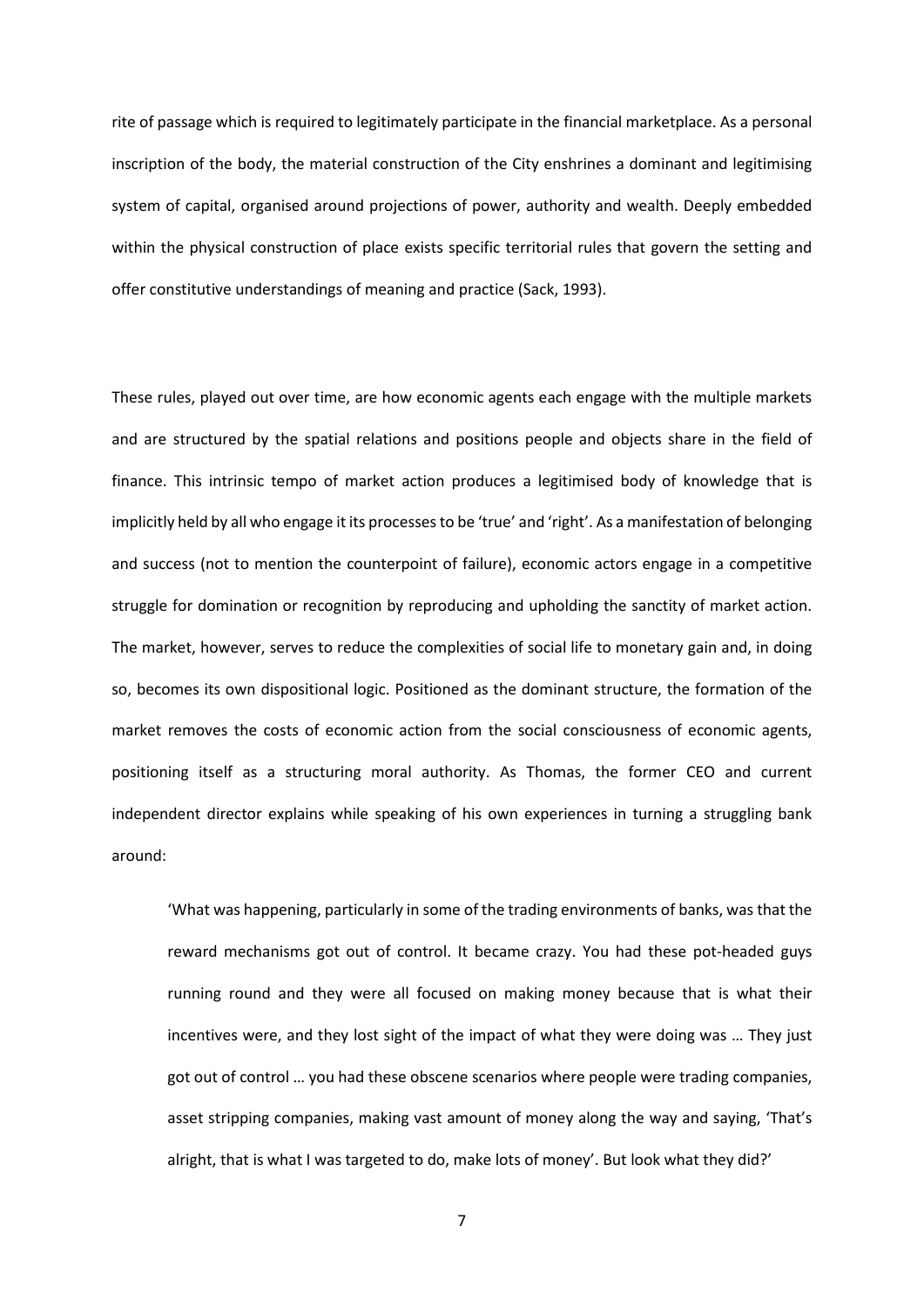What Thomas describes is a situation where incentives and reward mechanisms were all about specific targets of making money. With no recourse of action that took in the wider social and economic impact of this, the result was a loss of "sight of the impact of what they were doing" as "pot-headed guys" ran around "focused on making money". Within this statement is the notion of a legitimised and even incentivised myopic focus of the market process of wealth creation – while the economy produced wealth and shareholder value grew, the wider social impact of their actions were accepted. Here, the formation of market action within financial life shaped the aspirations and outcomes of practice by bestowing rewards and recognising the virtues of individual greed and private wealth.

As Thomas highlights, the logic of the market introduces a rationalising discourse that turns the market into a definitive body of knowledge. Surrounded by the dominance and power of the financial market mechanism, a unifying habitus of strategies, constraints and opportunities produces a unifying 'way of being'. In this manner, and drawing on Sack (1999), the material and ideological phenomenon of the financial marketplace comes to impinge on social reality in a dialectic of consecration and recognition, establishing a common framework of truth that enshrines and produces its own situated version of reality. Predominantly, this is an ideology of competition that demands a common affiliation of speed, intelligence and discipline as agents seek to internalise the legitimising capital of financial movement. The physical topology of place within the City serves to highlight the relational and codependent principles of collective unity or differentiation that each relate to integral notions of power and legitimacy of the market mechanism.

The cultural legitimacy of financial market action that is present in the topographical landscape is reflected in the economic agents who uphold its ideology. Suits, watches, handbags, cars, life-style choices all become a personalised display of exclusivity and belonging. Quentin, a metal broker in his late-twenties who has worked in the City for the past five years, explains how the controlling interests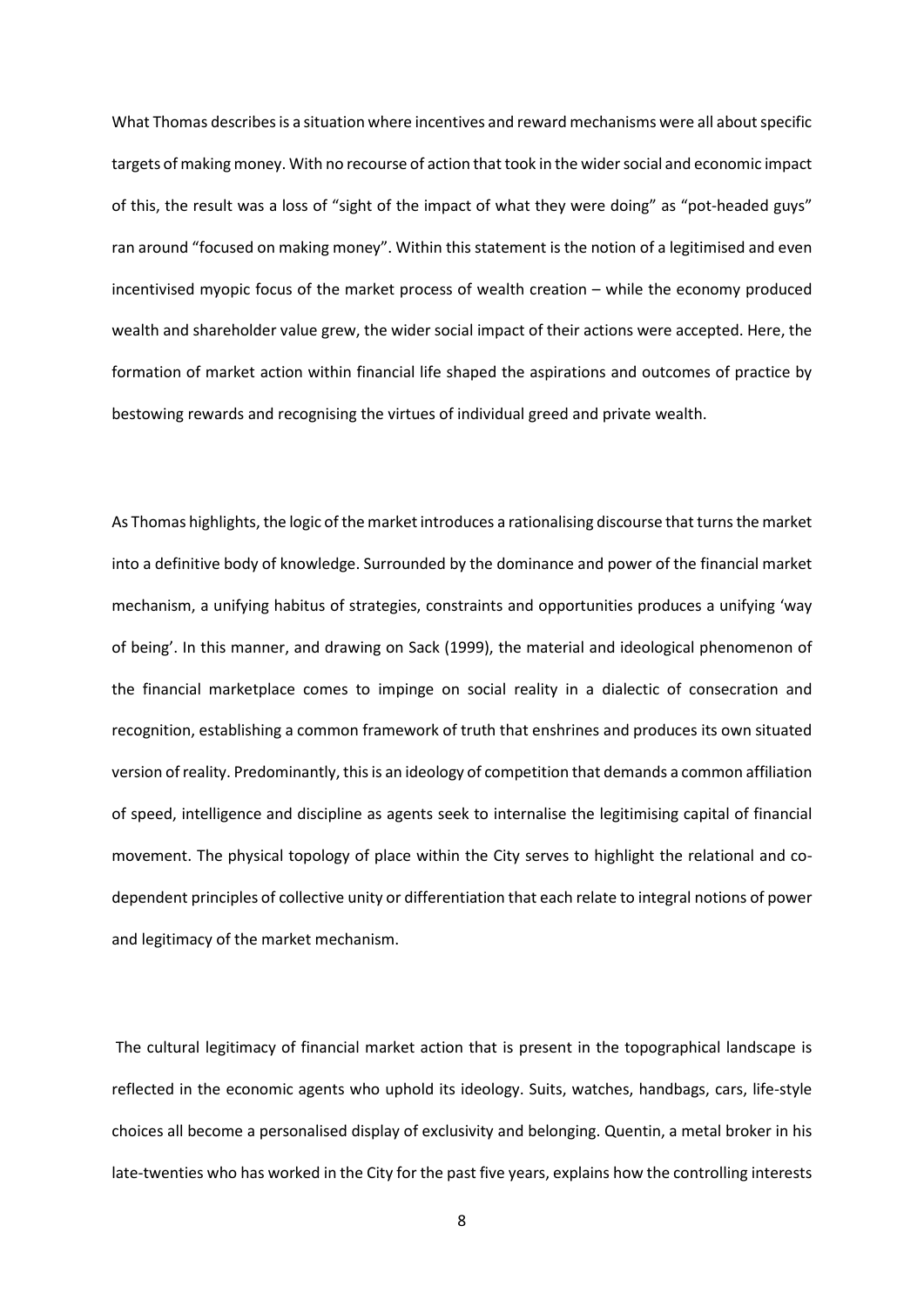of financial life play a crucial part in communicating the emblematic power and privilege of the market system:

'I know what it's like, you get caught up in it when you see the guy next to you has got a better watch than you, you need a better watch. It's all competition, everyone is competitive, you want a better car, you want to tell someone that you've just bought a Lamborghini. It's not even the fact that you like driving it, it's the fact that you want other people to know that you have it. It's like a symbolism of success ... you're just thinking about making more money than the next guy, I want to make more money than this guy. It's all about being better, it's all about competition.'

As Quentin explains, the competitive instinct of financial life becomes an inscription on the body, taste and a performative way of being that is played out through the conspicuous consumption of watches, cars and all manner of other accessories that are symbolically displayed in the City; from bags to private schools for their children. The value is not inherent in the car, bag or watch, but as a marker of distinction; so that other people "know that you have it". This is a marker of not just wealth, but market success. These inscriptions of the body all come together to articulate a cultural matrix of financial market interest. Crucially, the symbols display an individual's position within the field of financial action, projecting markers of status, power and belonging. In the way of Bourdieu (1996), the physical manifestations of wealth and status impose upon economic actors, such as Quentin, a present and potential 'situation' in the structure of the distribution of power and capital. Here, the competitive instinct of financial life becomes an inscription on the body, denoting not just status and unity, but serving also as a marker of distinction. Leading to an expected and performative 'way of being', the material and social construction of the field of finance leads to the emergence of a situated and strategic framework of action from which the 'truths' and taken-for-granted assumptions which establish the normative practices of market life can be seen to emerge (Bourdieu, 1984). While, in the first instance, this explicitly concerns the physical shape and design of the City, the spatial formation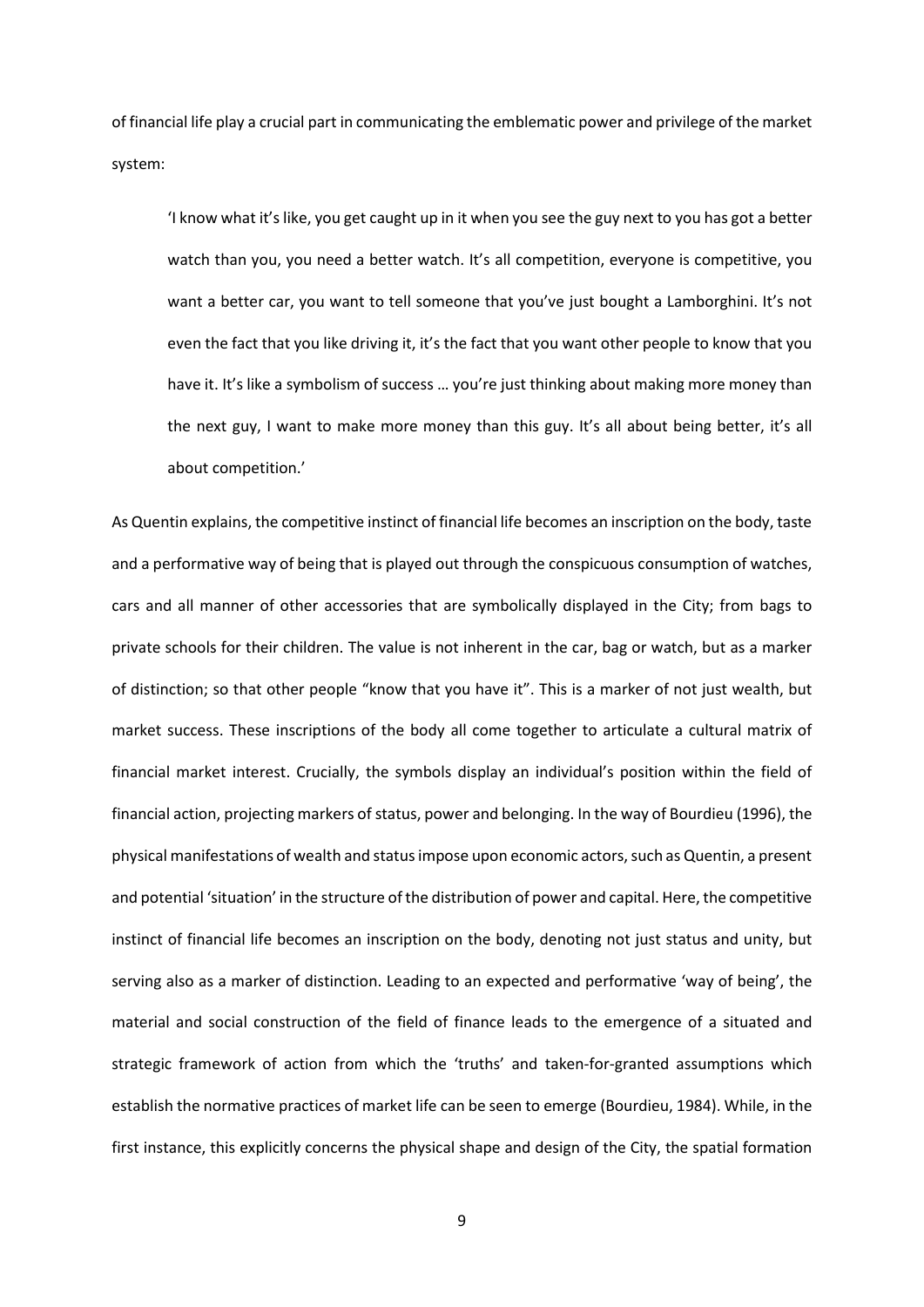of place can be seen to produce a dominant biography of success. More specifically, this relates to how the extraordinary wealth generated by the financial services industry is etched into the topographical landscape as a physical manifestation of power and privilege to enshrine an exclusive, common attitude amongst its affiliates. As a symbol of power, the rules which govern the field engender a fundamental 'truth' which establishes the dominant and legitimate principal of vision, around which an axis of unity is constructed.

# **Ideology and Culture: The biography of success**

Existing through the material landscape of the City of London, the financial market system exists as an instrument of both knowledge and communication that, as Bourdieu (1977b) argues, produces a 'logical' and 'moral' system of action and integration. Its spatial and cultural organisation engenders social worlds that impinge on the individual strategic interests to establish a dominant principal of vision, around which an axis of unity is constructed. In this respect, the dominant and legitimate principal vision of the financial marketplace is not just etched onto the topographical landscape, but is pressed onto the bodies and lives through the minds of economic actors who engage in a competitive struggle for domination or recognition. The outcome is a unifying habitus of strategies, constraints and opportunities by reproducing the homologous effects of the social class structure (Bourdieu, 1991). It is at this level of analysis where the market of financial life enters the body and, in Bourdieu's (2011) terms, is transformed into an embodied manifestation of cultural capital. Characterised by a competitive struggle for resources, resistance and domination, the cultural legitimation of capital establishes the set of constraints that govern the setting as well as determine the likelihood of success. Within this, the financial market does not exist as an abstract or ethereal phenomenon but is a construct that is present and brought to life through the consciousness of each individual of financial action. It is through action played out over time, as economic agents each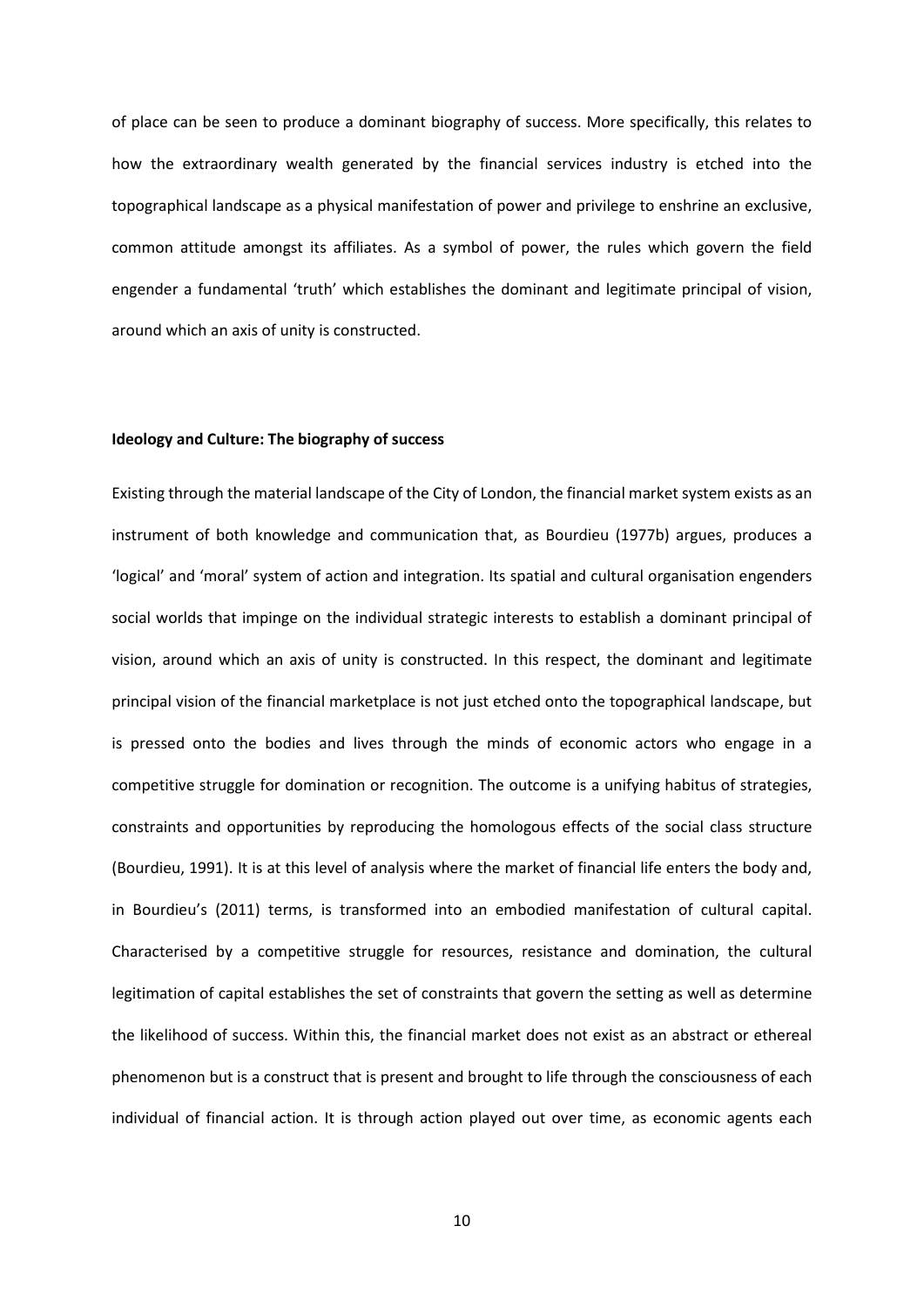engage with the multiple markets, that the intrinsic tempo of the market emerges as a legitimised body of knowledge and is implicitly held by all who engage it its processes to be 'true' and 'right'.

Through a collective engagement of market practice, the external position of the market as a rationalising discourse becomes more tangible, bestowing the rules of the game and establishing a ruling cultural formation. At the heart of the cultural essence of the market is the logic of competition. In an economic sense, this serves to keep prices down and, more importantly, as an incentive for efficiency since it ensures that no one actor has absolute, monopolistic power (Sloman, et al., 2012). However, the performance of competition stands as an ideological construct that serves to purge the financial market of inefficiencies and to establish an inherent 'force' and 'superiority' of capital accumulation. As a 'natural' discourse, competition, in the manner of Bourdieu (1987), guides complex social manoeuvres of interpretation, interest and action. It is an individualising force that serves to dispel the weak and the inferior while rewarding the strong through profits and continued involvement in the game. Buoyed by a marked difference, competition also establishes a high degree of insecurity and vulnerability. Up on the eighth floor of a corporate office block on Fleet Street and speaking to me in the comfortable opulence of the conference suit, Yuri, a senior investment banker for a large American firm, outlines the situation as he sees it:

'I have been doing this [job] for fifteen years … [and] while I am not unhappy with the job, I know that it doesn't feel right … It's a very lonely place. You're constantly on alert. It is like you are going through a jungle with like a gun in your hand, you are constantly on alert for, you know, you could get four hundred pages of information to digest incredibly quickly but there is one paragraph in there that could just kill you. And so you are constantly on alert, [thinking] am I processing enough information quickly? You are constantly concerned that about where you are weak relative to others. And then there is your day job as well, right? Am I getting enough business in? Is my business stable? Is my forward looking good? You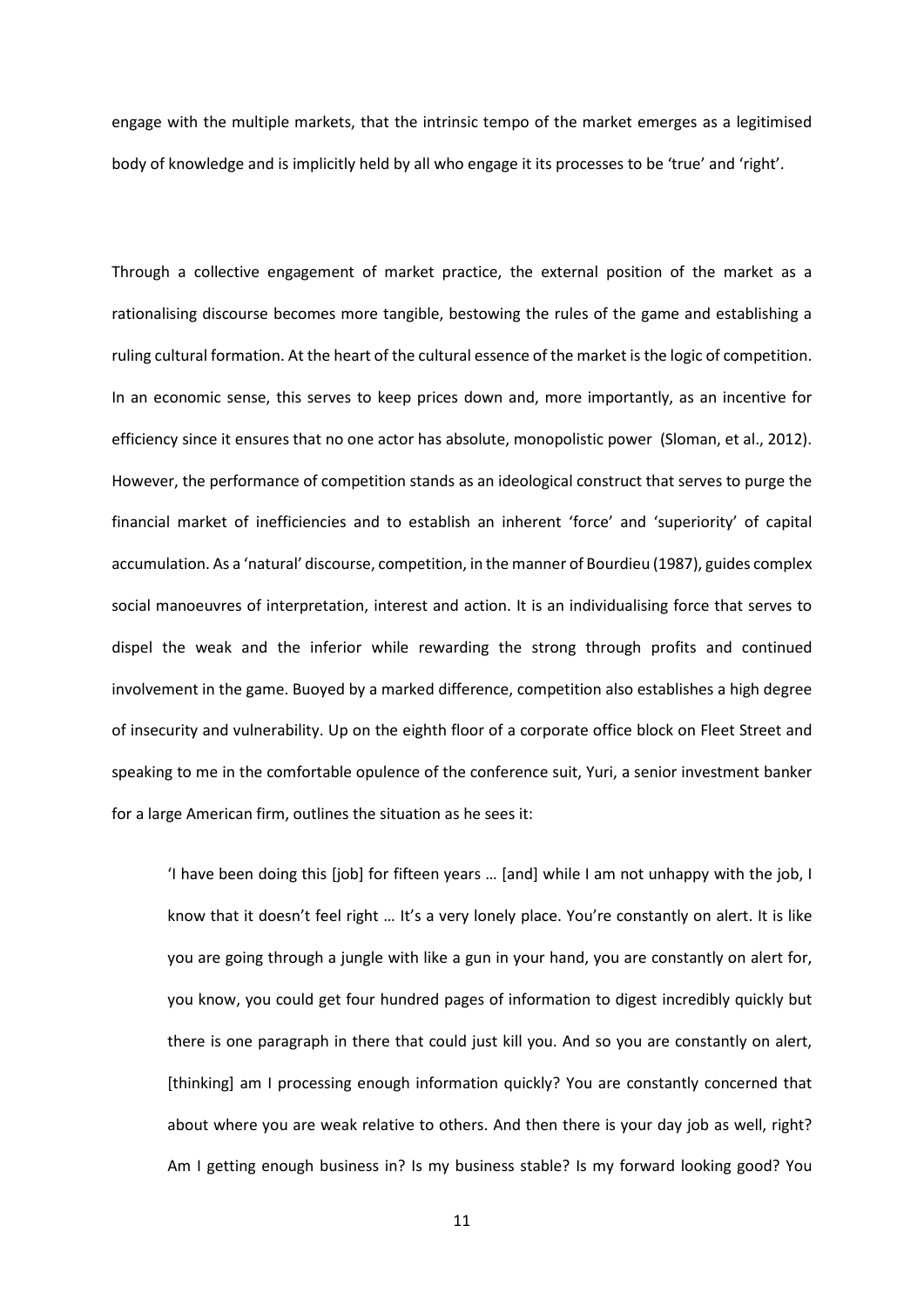know, what other politics is there and how is that playing out? Am I being a nice person? Have I got time to think about all these things, coping strategies? I am going to get setbacks, how am I going to deal with them? So there is that whole spectrum that I find is more of a physical drain than anything else. So when you finish you are just tired. And it's, it's not so much the work, right? It's the environment, it is an incredibly pressurised environment.'

The visceral sense of loneliness and isolation within Yuri's account is born out of the very competitive nature of financial life. Going through 'the jungle' with a 'gun in your hand', whilst needing to be 'constantly on alert' for that 'one paragraph' that could 'kill you' instils the extent to which competition serves to divide as much as it can unite. Here, market life lives as a game of selfpreservation. This 'unending trial of competition', however, serves to create a 'better' and 'more efficient' system of exchange, driven by a large body of 'rational and informed' profit-maximisers who implicitly adhere to the logic of the market as the principal moral authority. Those who succeed are self-enshrined as a 'separate, sacred group' that ritualises their own exclusivity and adherence to the embedded values of the market (Bourdieu, 1996).

Acting within the spatial framework of the City is to fine tune the necessary skills and hone in on and control the rapid fluctuations of the market in the pursuit of profits. The very experience of financial life demands a common internalisation and embodiment of the speed and the flow of the market itself. Played out on a global scale, agents are pitted against those sitting next to them as well as their counterparts in competing organisations both in the City of London, across New York and beyond. It is a Darwinian game of natural selection, survival, and economic development that demands speed, intelligence and discipline. Through this, an affinity emerges between agents who recognise and reward their sacrificial commitment to the infinite demands of the markets over the limiting demands of the body. Establishing a natural stock of 'difference' and 'superiority', those who are able to internalise the defining features of financial market action are the only ones that thrive. Conversely,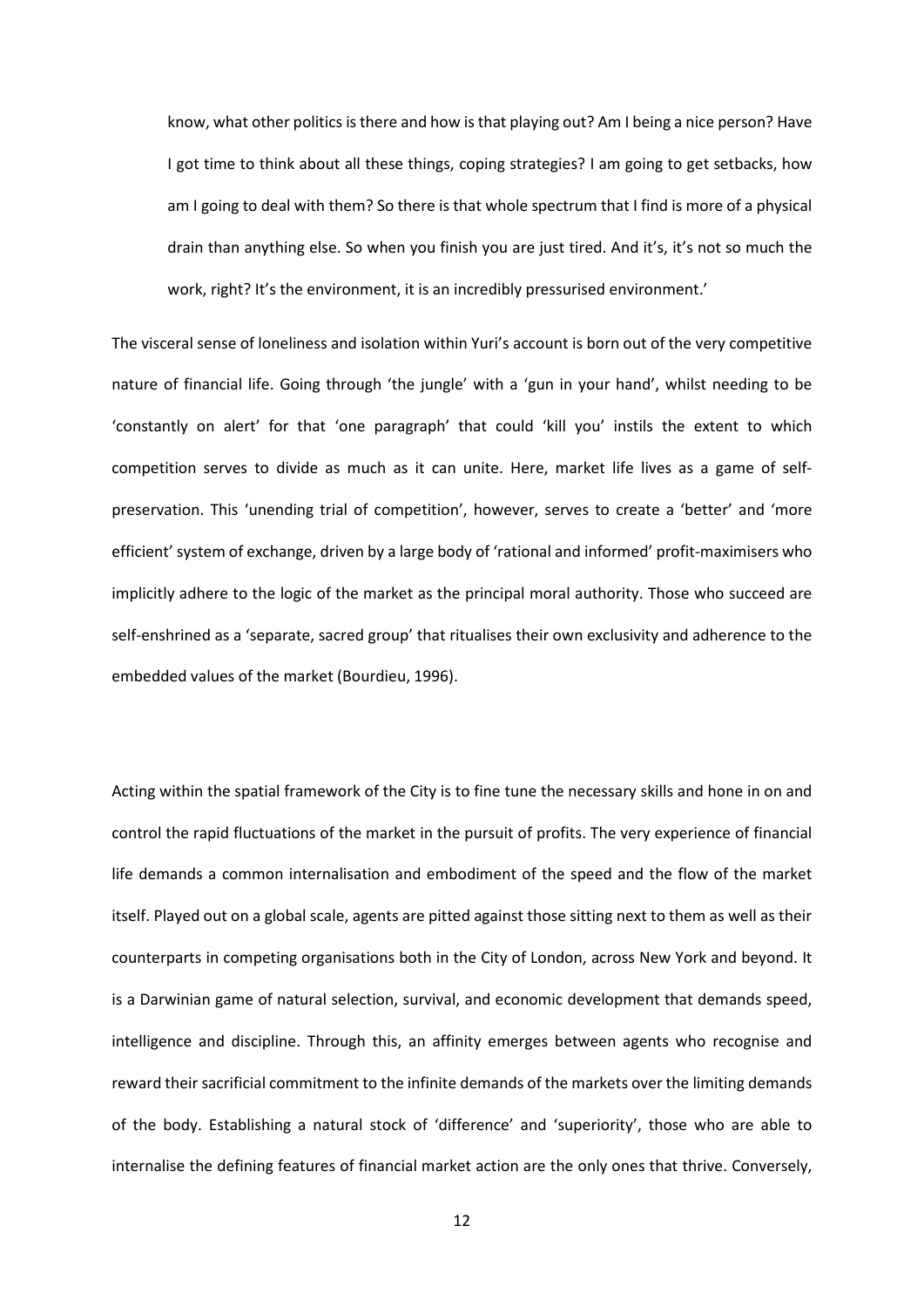the 'positive Malthusian check' of market competition works to quickly dispense of those who are unable to either endure or succeed within this cultural framework.

The speed of market action establishes a particular form of high-stakes individual and institutional struggle, characterised by 'ultra-high low' latency engagement with the financial markets. Each institution arms itself with the technological infrastructure that enables individual agents to react and engage in the market mechanism unencumbered by frictions of time. The demand for ever greater speed comes to structure the technological and material landscape in a manner that ensures individual market actors can respond that millisecond faster than anyone else. Accelerating critical market response, every firm is seeking to deliver data, price discovery and trade execution at a rate faster than the next company. On an individual level the demands are such that agents compete to internalise this speed through their everyday actions and engagement in the market mechanism. With a "churn and burn" aspect where traders simply "take stuff down and sell it", financial market action is experienced as a form of intuition, bringing together the institutional environment, technological landscape and the market system. The challenge is not just limited to reacting to the market, but internalising its complexities and managing the visceral struggle of intellectual competition. Again, Yuri's earlier quote establishes a vision of intelligence that, as a system of embodied cultural capital, manifests as a weapon that is used against others for the purposes of exclusion and dominance. As Yuri later recounts:

'You will be in a room and people will be competing to talk about an even more convoluted proposition, layering on, putting on layers and layers of complexity and opening up several thought processes. Effectively it is a challenge to others in the room to keep up.'

Here the challenge laid down to others is an intellectual battle for supremacy and control as well as the punishment of individuals for perceived weakness. It is a form of 'natural selection' that rewards those who are able and 'intellectually endowed', while the weak are exploited for their inability to

13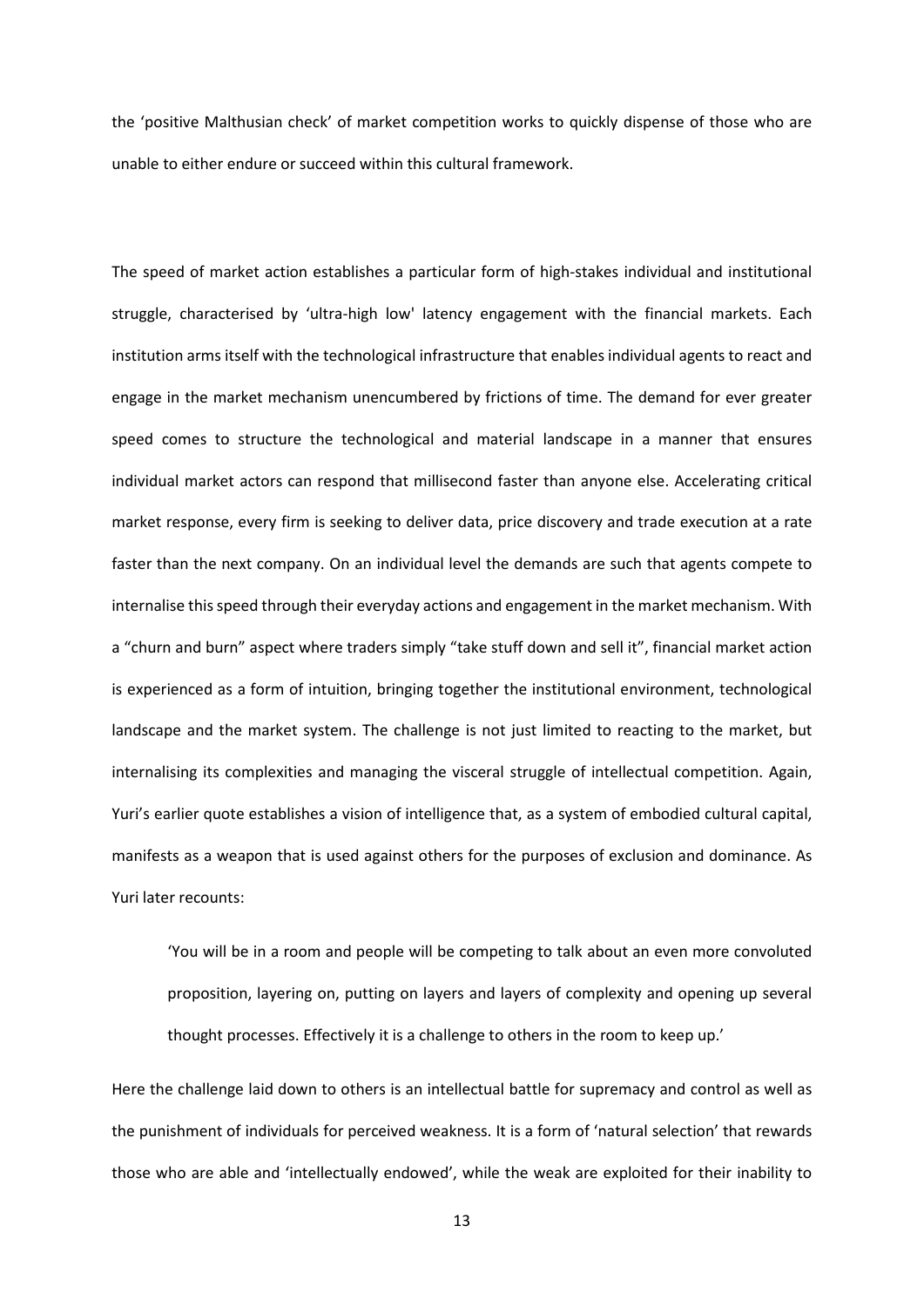keep up with the financial complexity. Expressed as a resource of power, commitment and capability are transformed into an embodied form of discipline, expressed as a collective acceptance of the necessary constraints and sacrifices entwined with financial life.

To reconcile the vulnerabilities, insecurities and personal sacrifices of market competition, Zaloom (2006, p. 111) argues that economic actors employ what she terms as 'discipline'. As a set of strategies, discipline is used to reconcile the fundamental incompatibility between economic and social life. This is in part employed to mitigate the conflicting costs of engaging in financial hedging and risk, but it also serves to ensure that investments are managed with 'unobstructed' perception. As an idealised state, discipline requires economic actors to acknowledge the market as the only authority; its movements represent financial truth and operate as the definitive moral authority (*ibid.*). Most commonly, discipline is manifested through the recurring maxim, 'your word is your bond'. With operations running back-to-back and at high speed, once a deal is made it becomes tied up into a matrix of other exchanges and market plays. Going back on your word, in this context, is to undermine the integrity of the market mechanism and to bring the whole system of exchange operations into disrepute. As Robin, a senior broker on the money markets, explains:

'[There are a lot of things that you] just can't do. A lot of it is down to that old fashioned gentlemanly conduct, it fits a purpose. Your word is your bond. When you trade, close a trade, you stand by it. Rule number one … This is where the military thing factors in. I think the military is very closely in tune with the City because you can't muck about … You can't have doubt in the line, your good boys know that along the line. There are guys who get it. True to your word. There are people who get that culture … There is an element of discipline that is extremely important.'

As Robin expresses, the highly pressurised environment of financial life ensures that failing to back your word on a trade or sale is actively punished and weeded out. This construction of discipline is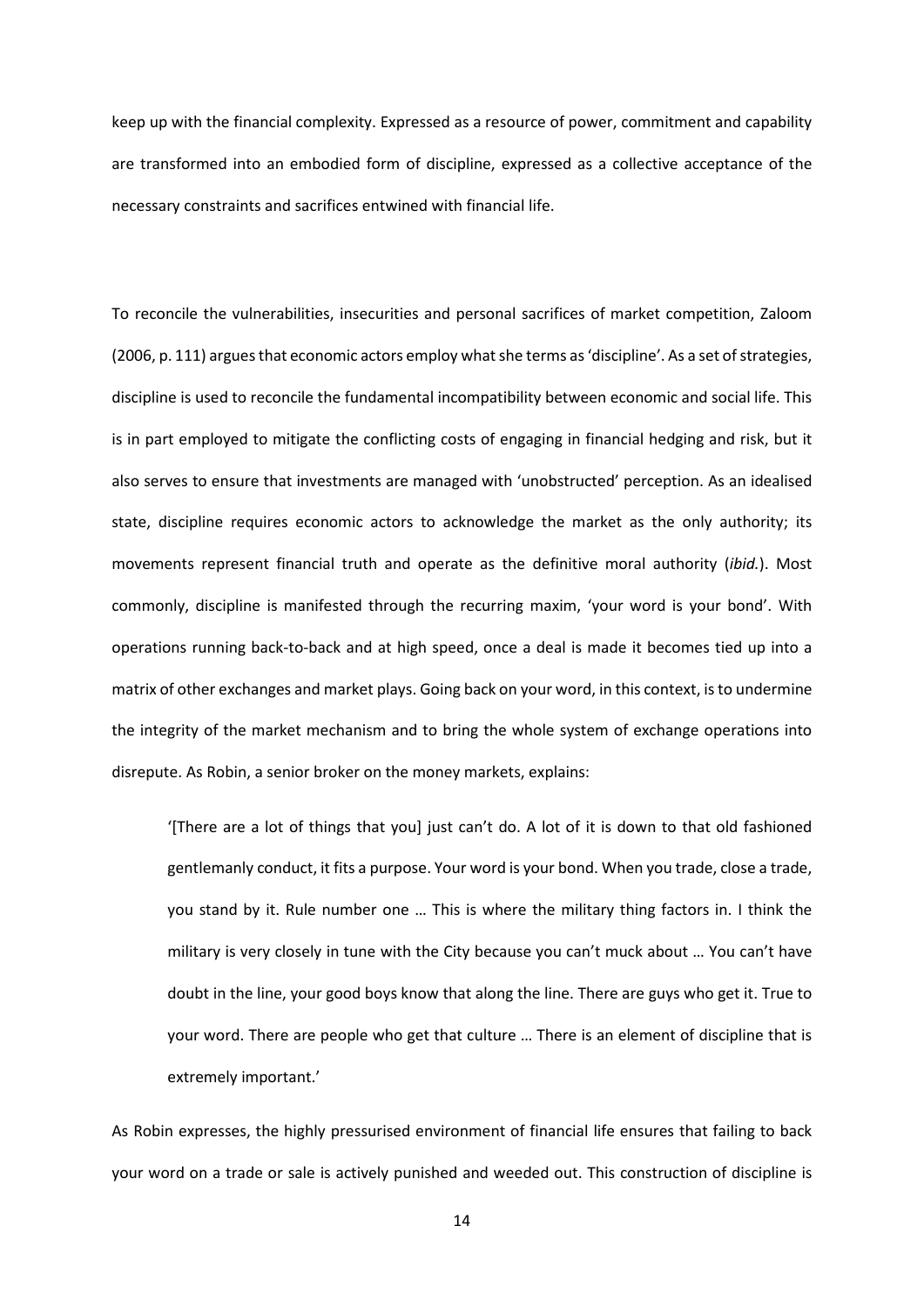seen by Robin to uphold a 'gentlemanly' standard of conduct that rejects practices that fail to uphold the integrity of the market mechanism. Echoing Zaloom (2006), Robin outlines a set of strategies that acknowledge the market as the only authority whilst erecting a spatial boundary of expected behaviour. Within this, the 'doubt' that Robin mentions risks dismantling projections of success or failure by introducing an unpredictability unconnected to the inherent fluctuations of the market mechanism.

This legitimising and sought after system of speed and discipline comes together through a need to experience the speed and the flow of the markets at a corporeal level, absorbing its fluctuating movements and rapid shifts. Felt as an 'innate' response that exists within them, several participants talk of the need to back their 'gut instinct', retain 'courage in their convictions' and, most importantly, be 'pro-active' and 'think on their feet'. An inability to keep up with the pace of the market is an imperfection and this hesitation is there to be exploited. It is, in short, a coming together of mind and body that symbolically reflects the surrounding material and ideological financial marketplace. Situated within an enacted market based reality with its constituent technological and institutional infrastructure, a distinct financial habitus can be seen to impact on the body through the selected choices and actions of economic actors. As Robin goes on to state:

'When you come in [to the City] you might … not necessarily [be] as sharp as the [next] City bloke, but when you are training as a City guy [you have] got to be sharp. You can't have people, and there are a lot of people who do, namby-pamby around and they get things wrong and it causes car crashes. It is just not good … In money markets you can't have this nambypamby attitude. People get quick at it and then you get confidence. There is a certain amount of quickness in the City, fast language and conviction. When everyone is smooth and everyone knows and they can trust each other, there are quality individuals and then you get this super-

15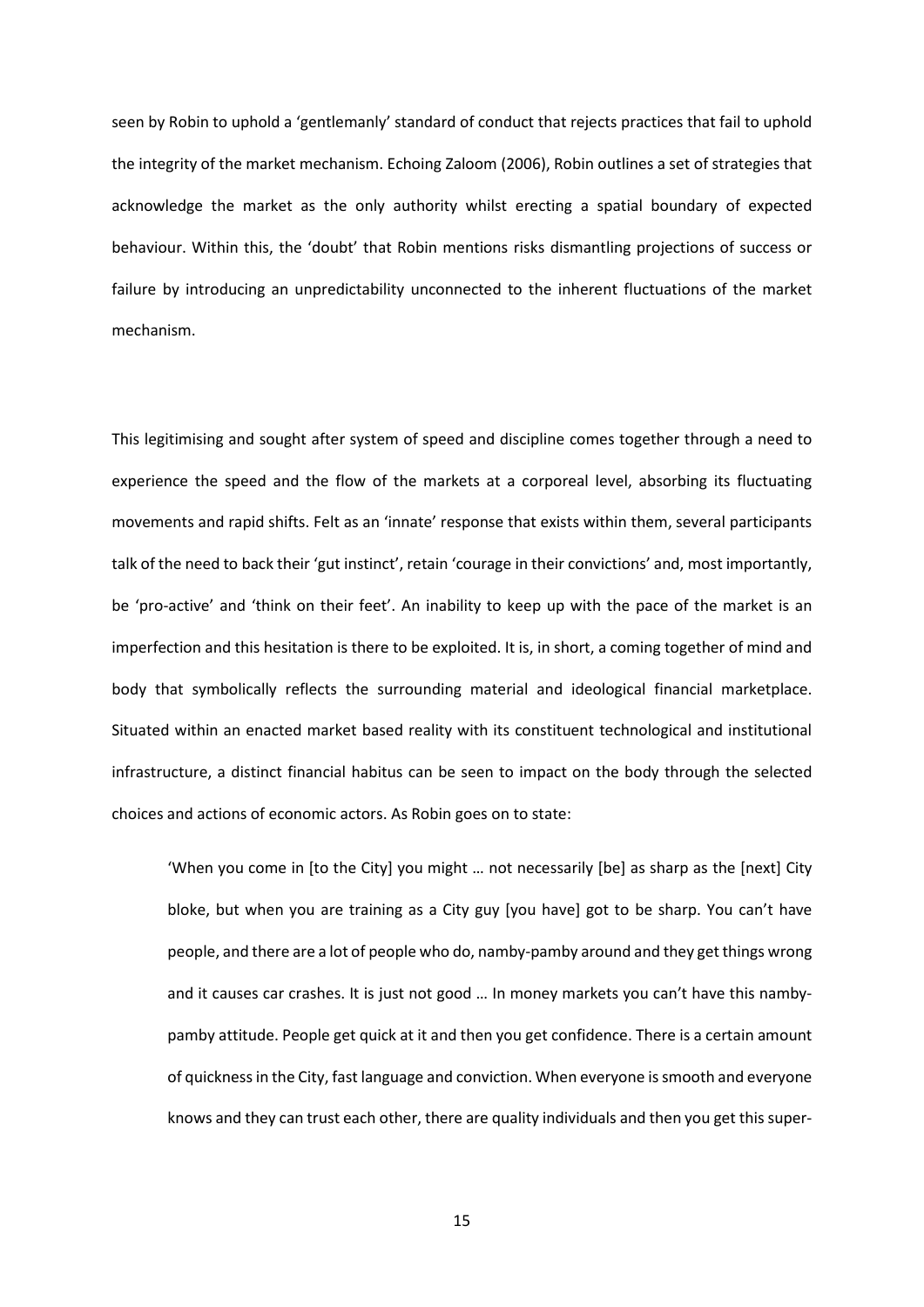subset of individuals that are very, very sharp, very quick, honour each other with a very strong bond.'

The speed of action and sharpness of thought that Robin details serves to combine and establish a close bond of trust and unity. It is a mutually recognisable union organised around market exchange and manifests through 'confidence', 'quickness' and 'conviction'. Within this system of market enactment there is no space for pause or reflection. In the manner of Bourdieu (1977), the framework of the market is seen here to both construct and select an individualised disposition of economic life that is rewarded with a self-defined 'elite status' that serves to separate consecrated 'insiders' from 'commonplace' 'outsiders'. As Robin's statement suggests, when the speed of the market exists through the minds and bodies of economic agents in the field of finance, what emerges is a selfdefined 'super-subset of individuals' who are united by their 'sharpness', 'speed' and collective 'honour'. Bringing together the integrity of the frictionless market experience, this 'super-subset of individuals' establishes, in the words of Bourdieu (1977, p. 104), a "dialectic of consecration and recognition". In other words, the symbolic valuation of market action consecrates those who have embodied and chosen it, in part, because it has chosen them by recognising and rewarding a particular social identity or individual disposition. Thus, the framework of the market and the individual become entwined as a cohesive whole, reproducing the expected values and demands of the field, to engender a socially and culturally determined collective of values and experiences.

## **Conclusion: A dominant 'way of being'**

Within the boundary of the City of London, the symbolic capital of speed, intelligence and discipline establishes a competitive arena in which economic agents engage in a struggle for distinction. In doing so, competitors contribute to the autonomy and functioning of the field by internalising the symbolic capital of the market system and reifying the product of economic capital. This requires a fundamental and shared *doxa* amongst the competitors, indicating a shared boundary of 'reality' within which the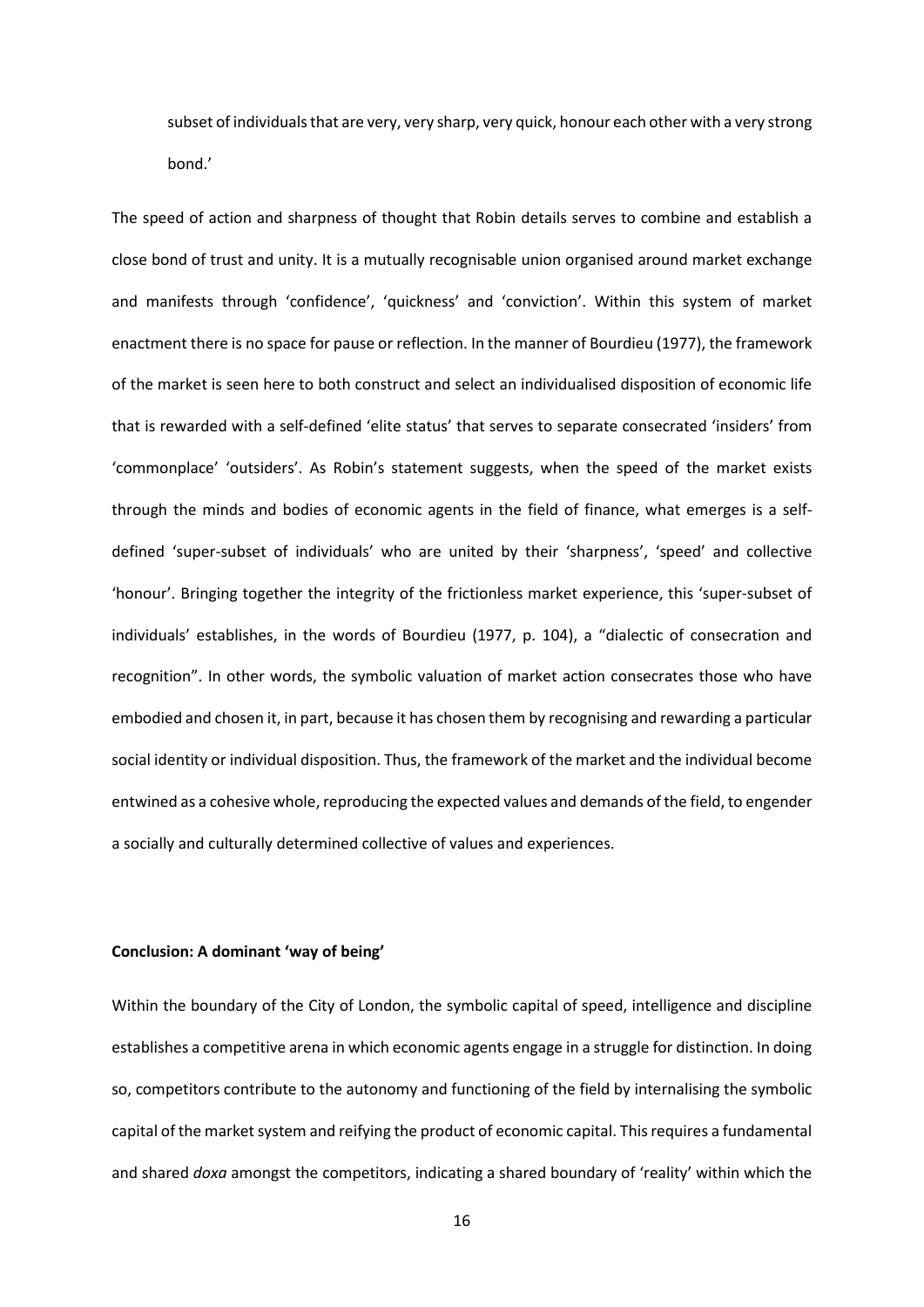rules of the financial game are seen to be wholly 'true' and fundamentally 'right'. The financial marketplace is characterised by a spatial and symbolic topography of market prominence and success, elite institutional organisations which are the principal producers of economic and symbolic capital – bound by a culturally dominant market competition and the rule of profit. In short, this is a cultural frame characterised by the power and ubiquity of the market mechanism as well as the symbolic tapestry of wealth to establish a legitimising framework of market action. Within this established field of financial action, dominant and strategic forms of interested practice are played out by participants in the field in a perpetual battle for legitimation and distinction. The pressures of competitive individualism, shaped by the structural organisation of the market system, serve to dispel the weak and the inferior through the atomised competition of survival, while rewarding the strong through profits and continued involvement in the game. Those who succeed in this game are self-enshrined as a 'separate, sacred group' that ritualise their own exclusivity and adherence to the embedded values of the market (Bourdieu, 1996). As a system of embodied capital, economic agents compete and fine tune their skills to hone in on and control the rapid fluctuations of the market in the pursuit of profits by embodying the dominant values of market action. Within this, an affinity emerges between agents who recognise and reward their 'sacrificial' commitment to the infinite demands of the markets over the limiting demands of the body. As such, there is a shared sense among financial agents of being connected to one another through a collective ability to 'feel the market' as a form of 'rooted essence' to engender an internalised 'way of being'.

Whereas capital, particularly cultural capital, is thought of usually in relation to socially desirable traits (such as intellectual acumen in the university setting or emotional responsiveness in the healthcare system), in the financial field speed, discipline and intelligence each manifest through a prism of individualist competition and survival. In this manner, intelligence is turned into a weapon that is used to exclude, instil vulnerability and exploit other actors in the field in the pursuit of profit. Together,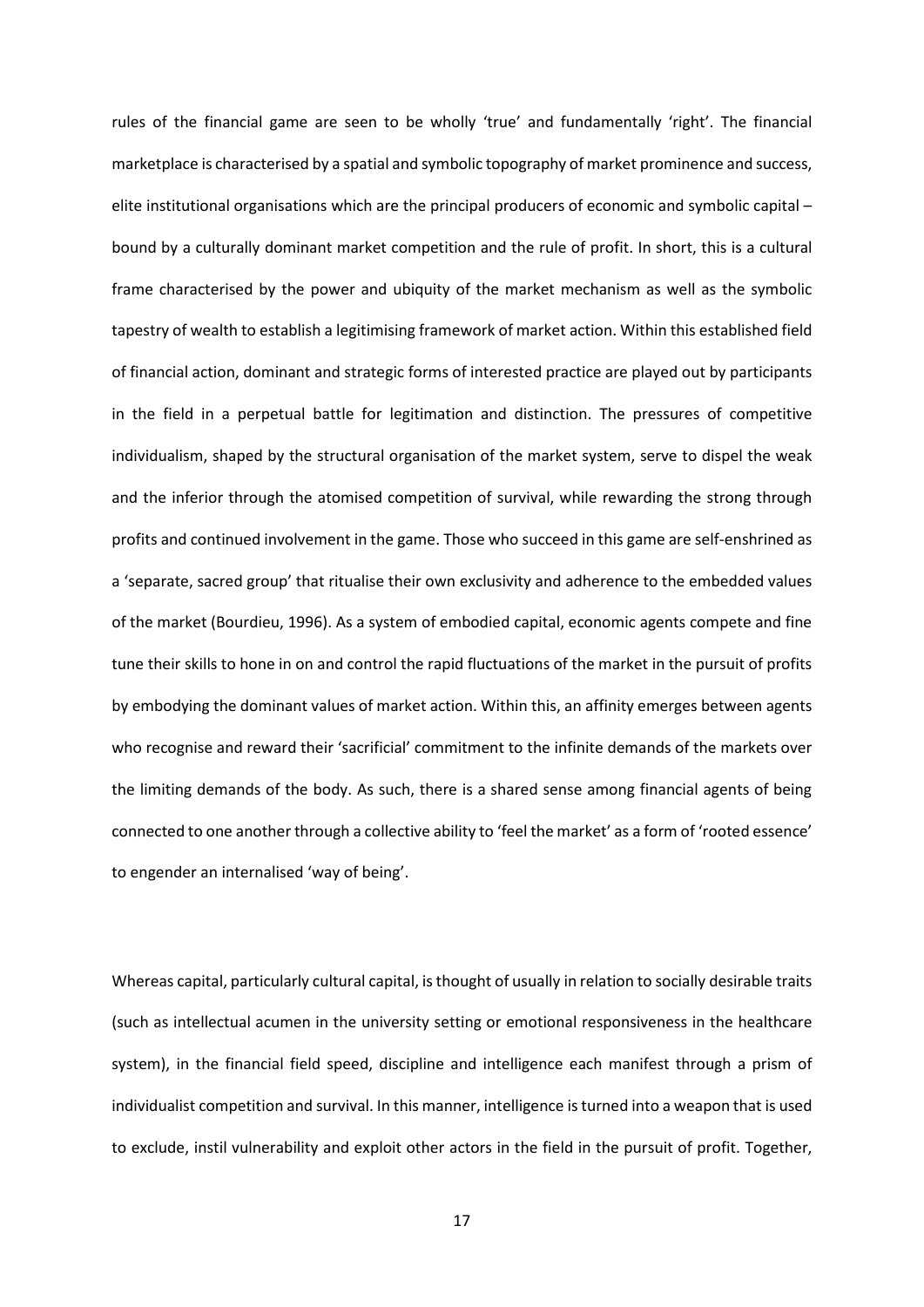speed, discipline and intelligence are a ruling and embodied system of cultural capital through which agents of economic life internalise the speed and the flow of the market system as well as reconcile individual sacrifices or incompatibilities. It is, in this manner, a competitive struggle of dominance and distinction that both focuses the mind as well as enters the body as a constraining set of personal dispositions. As a social relation of power, the legitimate domination of the market order can be seen to directly impinge on these dispositions of financial life to produce a 'logical' and 'moral' social integration of an 'elite' social group who, collectively, feel the speed and the flow of the market through their everyday action. This produces a cultural mechanism of enshrinement in which individuals 'become at one' with the market. Impacting on both the mind and the body, participants of market life reproduce an elite, super sub-set of individuals who are marked by their adherence to economic efficiency and competition.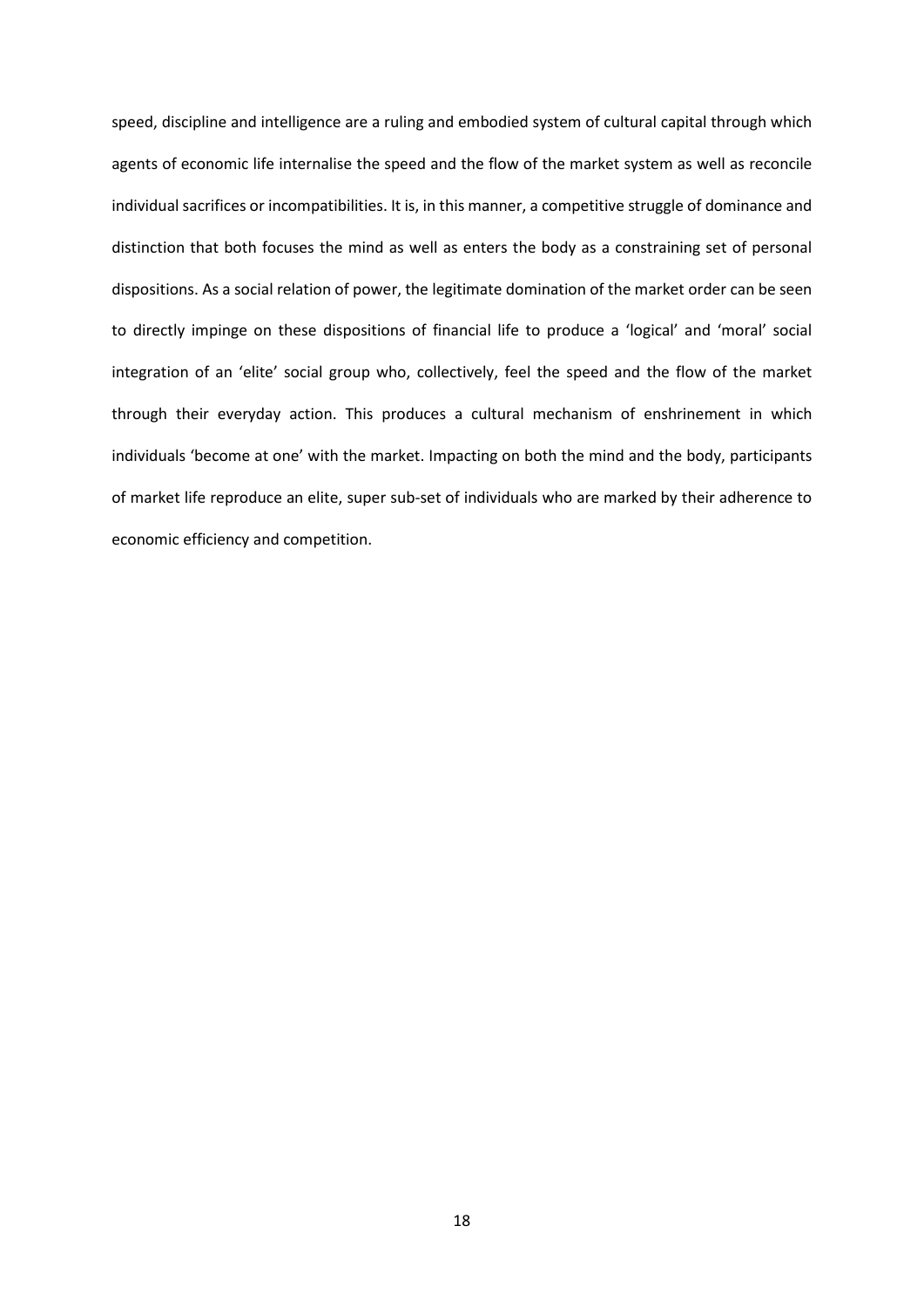### **Bibliography**

- Abu-Lughod, J., 1999. *New York, Chicago, Los Angeles: America'a Global Cities.* Minneapolis, MN: University of Minnesota Press.
- Bourdieu, P., 1973. Cultural Reproduction and Social Reproduction. In: R. Brown, ed. *Knowledge, Education and Cultural Change.* London: Tavistock, pp. 71-112.
- Bourdieu, P., 1977. *Outline of a Theory of Practice.* Cambridge: Cambridge University Press.
- Bourdieu, P., 1980. *Questions de Sociologie.* Paris: Editions de Minuit.
- Bourdieu, P., 1984. *Distinction: A Social Critique of the Judgement of Taste.* London: Routledge.
- Bourdieu, P., 1987. *Choses Dittes.* Paris: Editions de Minuit.
- Bourdieu, P., 1990. *The Logic of Practice.* Stanford: Stanford University Press.
- Bourdieu, P., 1991. Le Champ Littéraire. *Actes de la Recherche en Sciences Sociales,* 89(September), pp. 4-46.
- Bourdieu, P., 1996. *The State Nobility: Elite Schools in the Field of Power.* Cambridge: Polity Press.
- Bourdieu, P., 1998. The Essence of Neoliberalism. [Online]. *Le Monde Diplomatique [English Edition]*, December, p. Available at: http://mondediplo.com/1998/12/08bourdieu [Accessed 10 August 2015.
- Bourdieu, P., 2001. *Firing Back: Against the Tyranny of the Market 2.* London: The New Press.
- Bourdieu, P., 2011. The Forms of Capital. In: I. Szeman & T. Kaposy, eds. *Cultural Theory: An Introduction.* Chichester: Wiley-Blackwell, pp. 81-93.
- Bourdieu, P. & Passeron, J.-C., 1977. *Reproduction in Eduction, Society and Culture.* London: SAGE.
- Cetina, K. & Bruegger, U., 2002. Global Microstructures: The Virtual Societies of Financial Markets. *American Journal of Sociology,* 107(4), pp. 905-950.
- Chopra, R., 2003. Neoliberalism as Doxa: Bourdieu's Theory of the State and the Contemporary Indian Discourse on Globalisation and Liberalisation. *Cultural Studies,* 17(3/4), pp. 419-444.
- City of London, 2013. *Key Facts.* [Online] Available at: http://www.cityoflondon.gov.uk/about-thecity/who-we-are/Pages/key-facts.aspx [Accessed 25 09 2013].
- Foucault, M., 2010. *The Birth of Biopolitics: Lectures at the College de France, 1978-79.* Basingstoke, Hants: Palgrave Macmillan.
- French, S. & Leyshon, A., 2010. These F@#king Guys": The Terrible Waste of a Good Crisis. *Environment and Planning,* 42(11), pp. 2549-2559.
- Kynaston, D., 2002. *The City of London Volume IV: A Club No More 1945-2000.* London: Pimlico.
- MacKenzie, D., 2009. *Material Markets: How Economic Agents are Constructed.* Oxford: Oxford University Press.
- ONS, 2012. *Business Register and Employment Survey,* s.l.: Office for National Statistics.